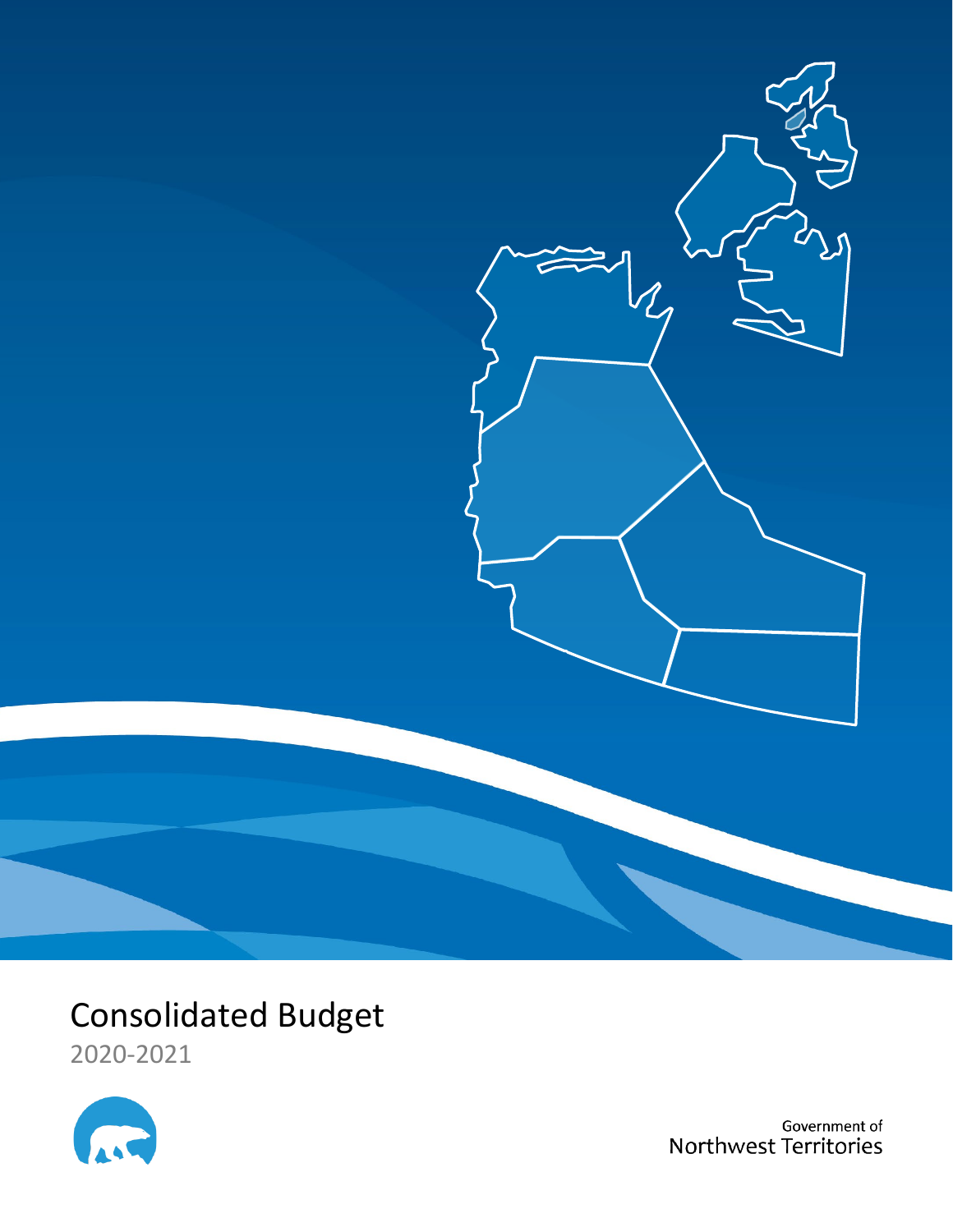#### **Consolidated Budget of the Government of the Northwest Territories**

### **Table of Contents**

| Introduction                                     |   |
|--------------------------------------------------|---|
| <b>Government Reporting Entity</b>               | 2 |
| <b>Consolidated Budget Summary of Operations</b> | 3 |
| Snapshot of Revenue and Expenses                 | 4 |
| Segmented Information                            | 6 |
| Schedule of Segmented Information                |   |
| Appendixes                                       | 8 |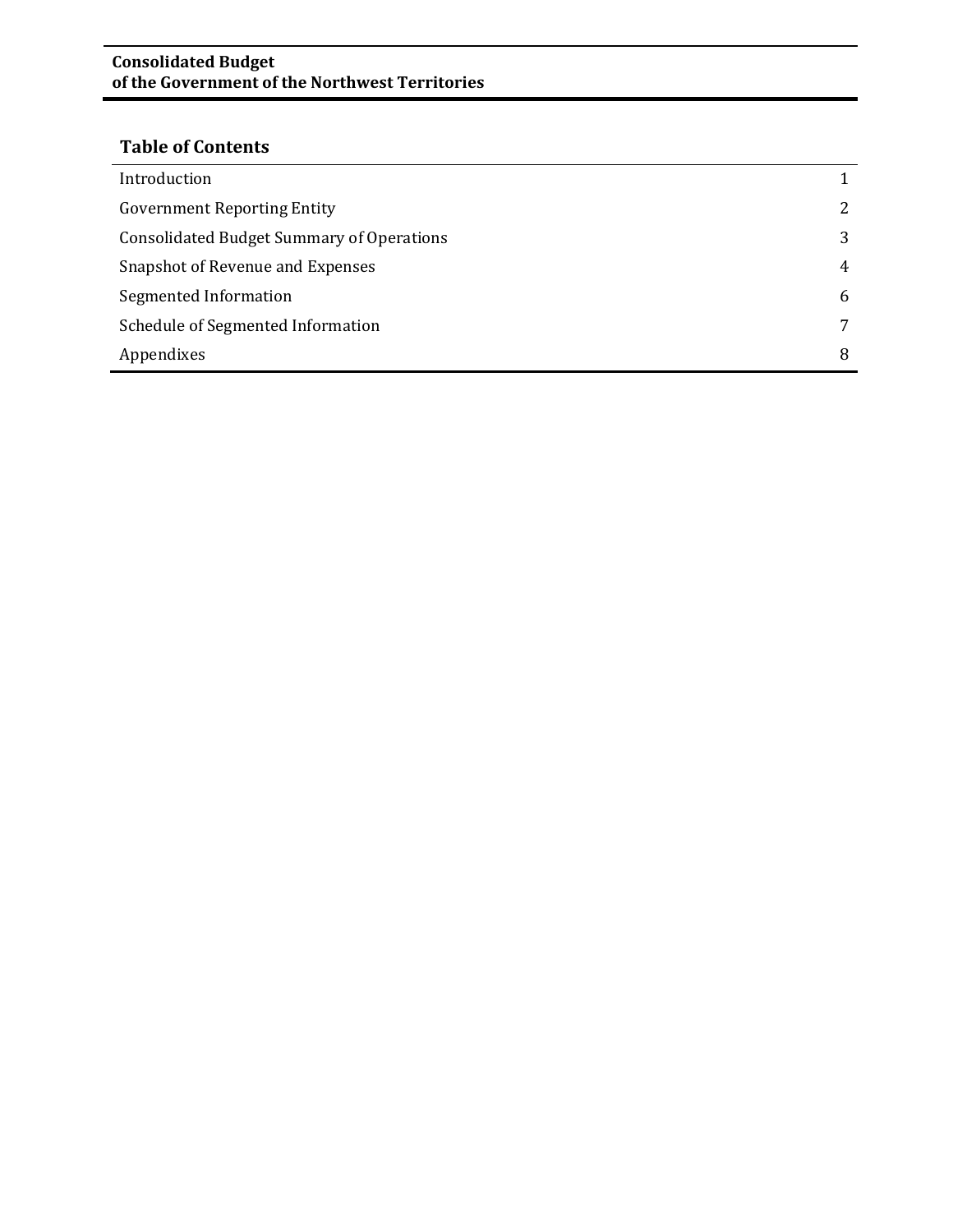### **Introduction**

Public Sector Accounting Standards (PSAS) require the government reporting entity to consolidate its budget using the same accounting principles and presentation that it uses to report its actual financial results. The consolidated budget will be tabled annually.

The Main Estimates represent the Government of the Northwest Territories' proposed appropriations for the 2020-2021 fiscal year. The Main Estimates detail all expenditures projected to be incurred and all revenues projected to be earned for the period April 1, 2020 to March 31, 2021, in order to implement strategies and achieve the goals of all the Government Departments. The Main Estimates are considered non-consolidated

The Consolidated Budget represents a summary of the Government of the Northwest Territories' Main Estimates approved by the Legislative Assembly and Public Agencies operating budgets approved by the responsible Minister. It is further adjusted to eliminate budgeted inter-entity revenues and expenses. The Consolidated Budget also represents the Government's original consolidated fiscal plan for 2020-2021 and does not reflect supplementary appropriations in accordance with Public Sector Accounting Standards.

All organizations included in the Government reporting entity have a March 31 fiscal year-end with the exception of Aurora College, Divisional Education Councils and District Education Authorities, which have a fiscal year-end of June 30. Revolving funds are incorporated directly into the Government's accounts and are segments of the Government that are engaged in commercial activities, with undefined and non-lapsing expense authority.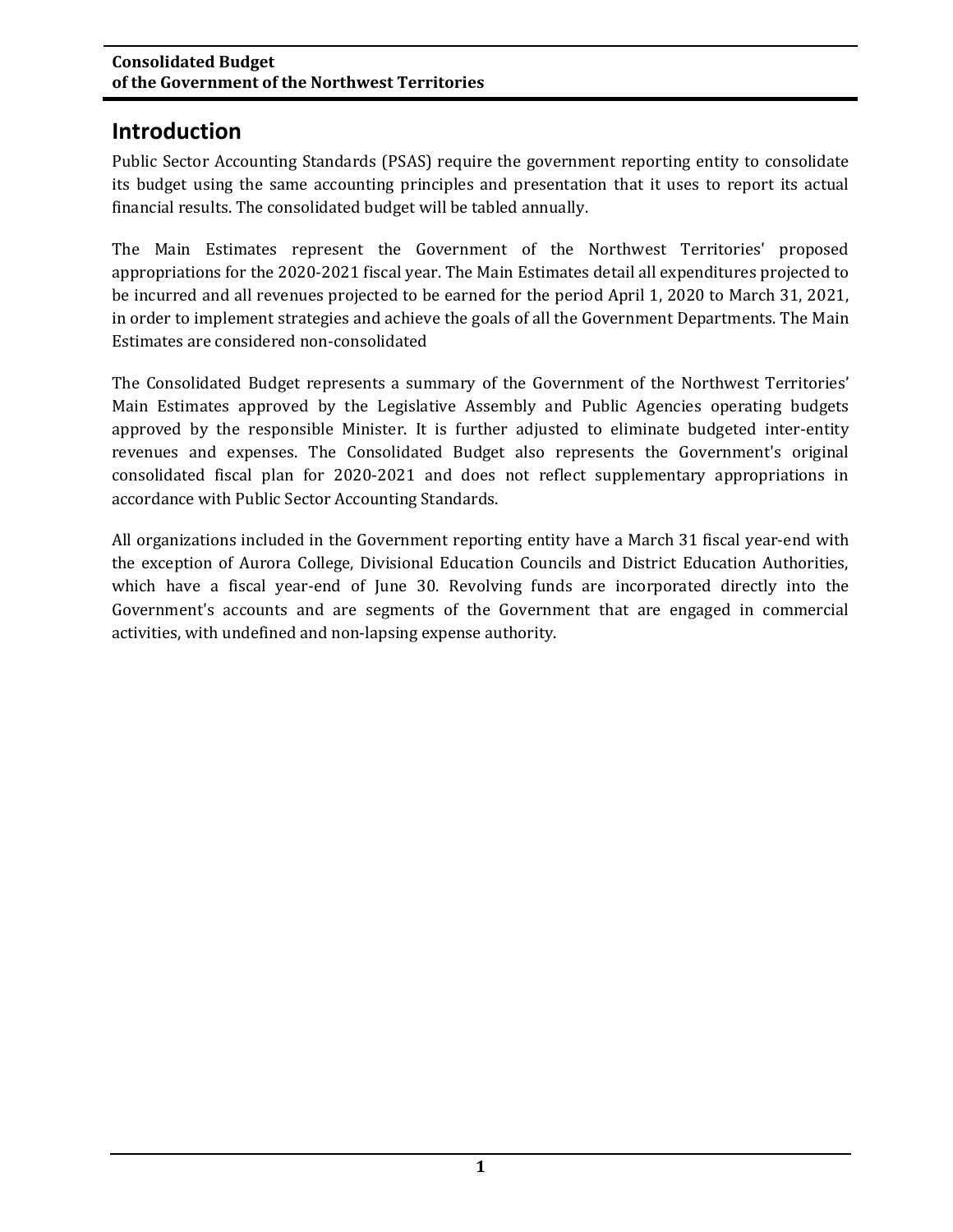### **Government Reporting Entity**

The Consolidated Budget presents summary information and serves as a means for the Government to show its accountability for the resources, obligations and financial affairs for which it is responsible. The following lists the organizations comprising the Government reporting entity, which are fully consolidated into the consolidated budget and their specific operating authority.

#### *Education Act*

| Beaufort-Delta Divisional Education Council<br>Commission scolaire francophone Territoires du Nord-Ouest<br>Dehcho Divisional Education Council<br>Dettah District Education Authority<br>N'dìlo District Education Authority<br>Sahtu Divisional Education Council |
|---------------------------------------------------------------------------------------------------------------------------------------------------------------------------------------------------------------------------------------------------------------------|
| South Slave Divisional Education Council                                                                                                                                                                                                                            |
| Yellowknife Public Denominational District Education Authority (Yellowknife Catholic                                                                                                                                                                                |
| Schools)                                                                                                                                                                                                                                                            |
| Yellowknife District No.1 Education Authority                                                                                                                                                                                                                       |
| Aurora College Act                                                                                                                                                                                                                                                  |
| Aurora College                                                                                                                                                                                                                                                      |
| Hospital Insurance and Health and Social Services Administration Act                                                                                                                                                                                                |
| Hay River Health and Social Services Authority                                                                                                                                                                                                                      |
| Northwest Territories Health and Social Services Authority                                                                                                                                                                                                          |
| Tlicho Community Services Agency Act                                                                                                                                                                                                                                |
| <b>Tlicho Community Services Agency</b>                                                                                                                                                                                                                             |
| Northwest Territories Business Development and Investment Corporation Act                                                                                                                                                                                           |
| Northwest Territories Business Development and Investment Corporation                                                                                                                                                                                               |
| Northwest Territories Housing Corporation Act                                                                                                                                                                                                                       |
| Northwest Territories Housing Corporation                                                                                                                                                                                                                           |
| Human Rights Act                                                                                                                                                                                                                                                    |
| Northwest Territories Human Rights Commission                                                                                                                                                                                                                       |
| Northwest Territories Societies Act                                                                                                                                                                                                                                 |
| Northwest Territories Sport and Recreation Council                                                                                                                                                                                                                  |
| <b>Arctic Energy Alliance</b>                                                                                                                                                                                                                                       |
| <b>Status of Women Council Act</b>                                                                                                                                                                                                                                  |
| Status of Women Council of the Northwest Territories                                                                                                                                                                                                                |
| Northwest Territories Heritage Fund Act                                                                                                                                                                                                                             |
| Northwest Territories Heritage Fund                                                                                                                                                                                                                                 |
| Northwest Territories Waters Act                                                                                                                                                                                                                                    |
| <b>Inuvialuit Water Board</b>                                                                                                                                                                                                                                       |
| Northwest Territories Hydro Corporation Act                                                                                                                                                                                                                         |
| Northwest Territories Hydro Corporation (NT Hydro)                                                                                                                                                                                                                  |
| Northwest Territories Surface Rights Board Act<br>Northwest Territories Surface Rights Board                                                                                                                                                                        |
|                                                                                                                                                                                                                                                                     |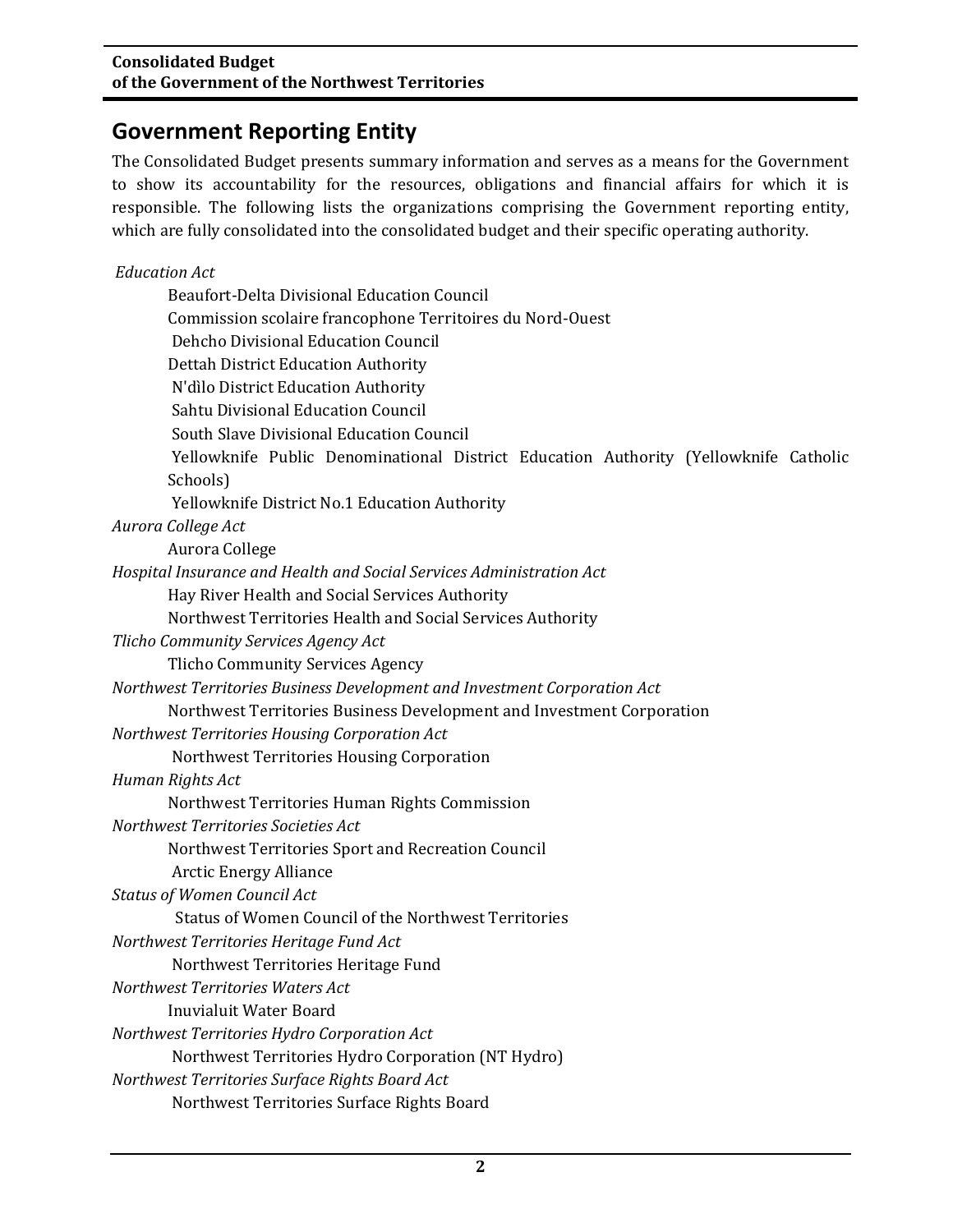## **Consolidated Budget Summary of Operations**

| March 31, 2021                                |                 |                 | (thousands of dollars) |
|-----------------------------------------------|-----------------|-----------------|------------------------|
|                                               | 2021            | 2020            | 2019                   |
| Revenue                                       | <b>Budget</b>   | <b>Budget</b>   | <b>Actual</b>          |
| Grant                                         | \$<br>1,412,734 | \$<br>1,309,300 | \$<br>1,256,289        |
|                                               |                 |                 |                        |
| <b>Transfer Payments</b>                      | 407,817         | 258,649         | 210,071                |
|                                               | 1,820,551       | 1,567,949       | 1,466,360              |
| Corporate and Personal Income Tax             | 131,391         | 127,700         | 105,856                |
| Other Taxes                                   | 156,827         | 142,809         | 124,528                |
| General                                       | 136,860         | 98,435          | 74,670                 |
| Income from Portfolio Investments             | 1,026           | 1,001           | 3,393                  |
| Non-Renewable Resources                       | 33,288          | 46,534          | 23,258                 |
| <b>Sales</b>                                  | 161,131         | 168,216         | 185,197                |
| Recoveries                                    | 37,247          | 48,308          | 40,708                 |
| Recoveries of prior year expenses             | 3,000           | 3,000           | 13,625                 |
|                                               | 660,770         | 636,003         | 571,235                |
|                                               | 2,481,321       | 2,203,952       | 2,037,595              |
| <b>Expenses</b>                               |                 |                 |                        |
|                                               |                 |                 |                        |
| <b>Environment and Economic Development</b>   | 172,759         | 161,059         | 155,987                |
| Infrastructure                                | 450,649         | 434,755         | 438,975                |
| Education                                     | 390,566         | 363,255         | 362,535                |
| Health, Social Services and Housing           | 680,993         | 640,192         | 606,392                |
| Justice                                       | 133,617         | 127,573         | 129,544                |
| <b>General Government</b>                     | 401,780         | 379,342         | 320,464                |
| Legislative Assembly and Statutory<br>Offices | 22,720          | 22,443          | 19,568                 |
|                                               | 2,253,084       | 2,128,619       | 2,033,465              |
| <b>Annual operating surplus</b>               | 228,237         | 75,333          | 4,130                  |
| Projects on behalf of third parties           |                 |                 |                        |
| Expenses                                      | (87, 362)       | (99, 256)       | (111,998)              |
| Recoveries                                    | 87,362          | 99,256          | 111,998                |
|                                               |                 |                 |                        |
| <b>Annual surplus</b>                         | 228,237         | 75,333          | 4,130                  |
| Annual surplus at beginning of year           | 2,433,257       | 2,357,924       | 2,353,794              |
| Annual surplus at end of year                 | 2,661,494       | 2,433,257       | 2,357,924              |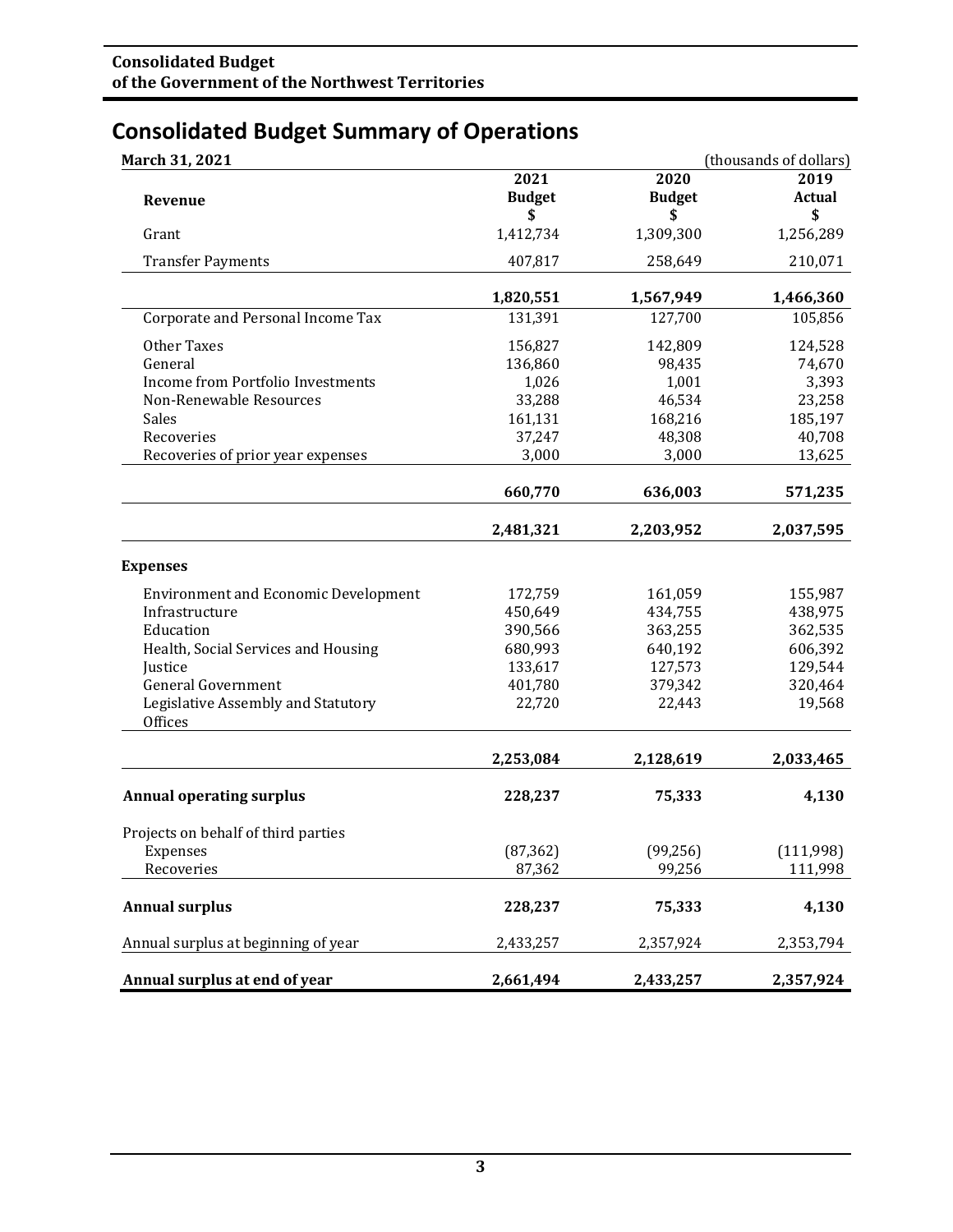#### **Consolidated Budget of the Government of the Northwest Territories**

#### **Revenues by Source**

The Government funds programs and services through a combination of transfers from the federal government and own-source revenues. The following shows the consolidated budget for fiscal years 2019-2020 and 2020-2021 and actual results for 2018-2019.



**2020-21 Budget Transfers from Federal Government**



### **2020-21 Budget Own Source Revenues**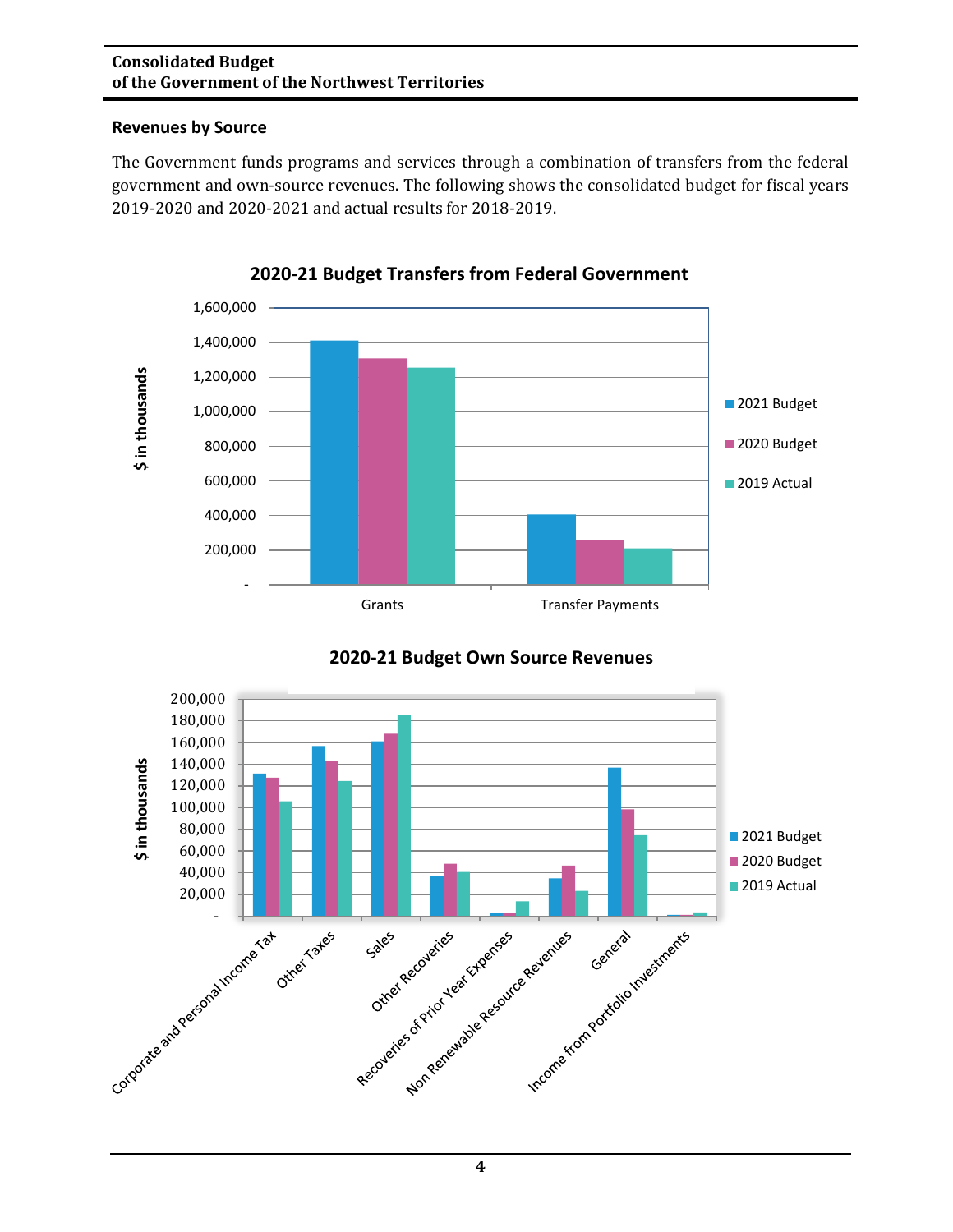#### **Consolidated Budget of the Government of the Northwest Territories**

### **Expenses**

**\$ in thousands**

\$ in thousands

The graphs below provide information on the Governments operations by Category and Program.



**Expenses by Program**

**2020 - 2021 Budget Expenses by Type**

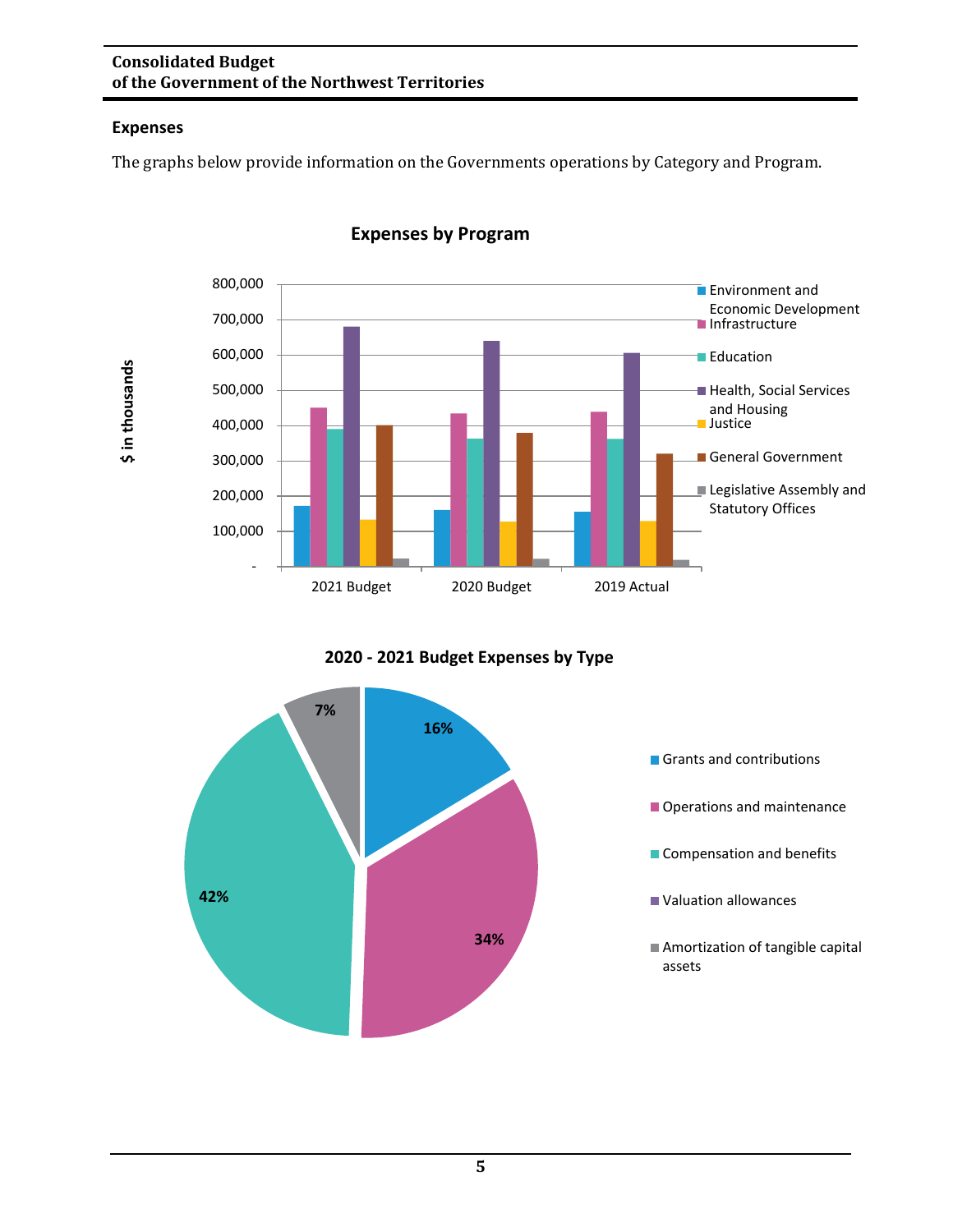### **GNWT Segmented information**

The Government reports on segments on the basis of relationships of its operations with similar entities. Segments are identified by the nature of an entity's operations and the accountability relationship that a group of similar entities has with the Government. There are no significant allocations of revenues or expenses between segments.

Government departments are identified as one segment to reflect the direct accountability relationship for financial reporting and budgeting between departments, their respective Ministers and the Legislative assembly.

Other Public Agencies within the Government Reporting Entity represent another segment. These agencies are typically associated with a particular Government department and have a formalized reporting relationship to that department. For example, Health and Social Services Authorities have an accountability relationship to the Minister of Health and Social Services as well as to their respective board members.

Other Public Agencies also include agencies that report directly to a Minister responsible for their operations. For example, the Northwest Territories Housing and Hydro Corporations have Ministers specifically assigned to their operations. The agencies in this segment assist the Government in delivering its programs and services and in achieving its priorities.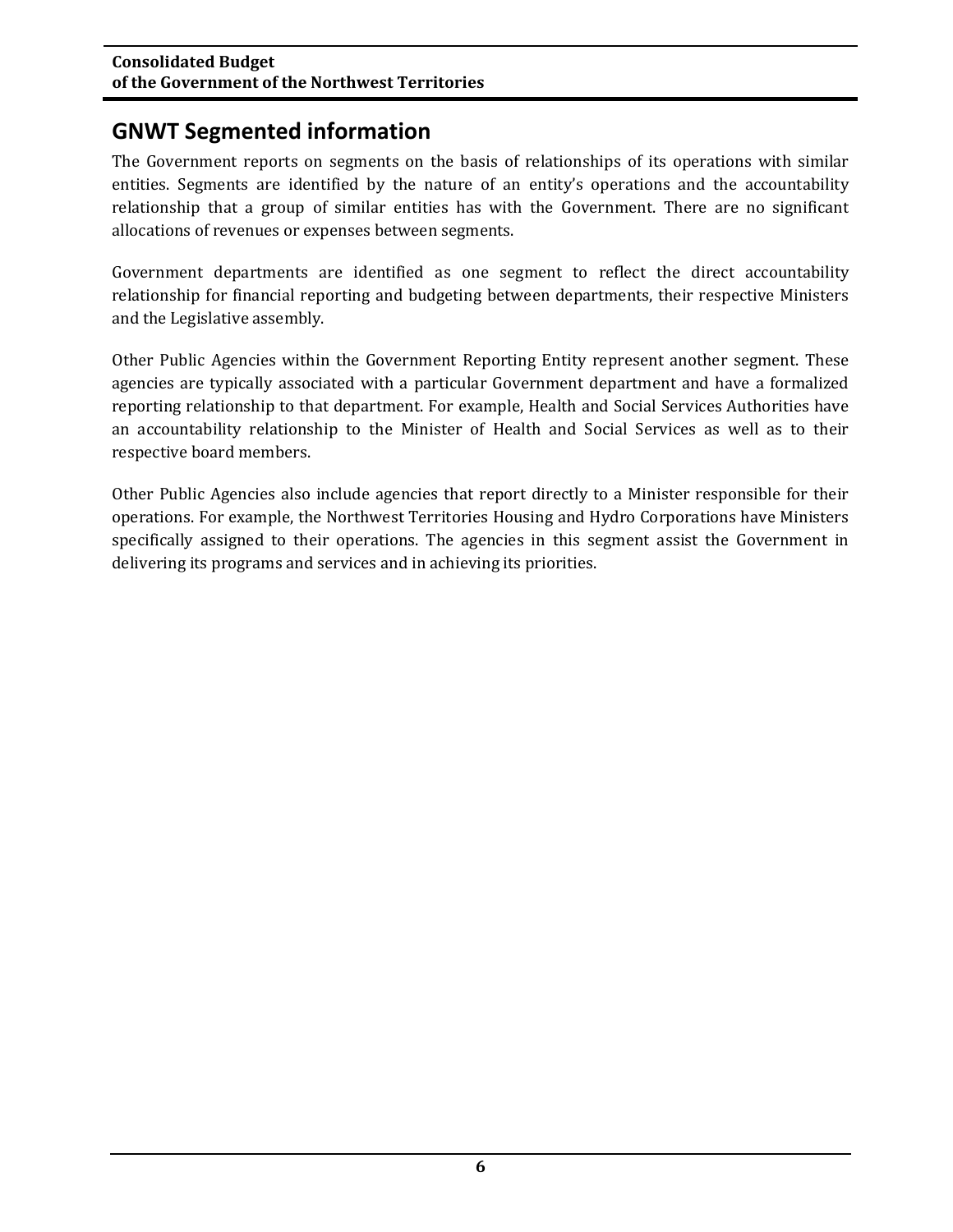### **Consolidated Budget Schedule of Segmented Information**

 (All figures in thousands of dollars) **Other Public Total for All 2021 2020 2019 Departments<sup>1</sup> <b>Agencies**<sup>2</sup> **Segments Adjustments**<sup>3</sup> **\$ \$ \$ \$ \$ \$ \$ Revenues** Grant from the Government of Canada 1,412,734 1,412,734 1,412,734 1,309,300 1,256,289<br>Transfer payments 1,412,734 35,580 407,817 - 407,817 258,649 210,071 Transfer payments **372,237** 35,580 407,817 - 407,817 258,649 210,071 **1,784,971 35,580 1,820,551 - 1,820,551 1,567,949 1,466,360** Taxation, non-renewable resource and general revenues Corporate and personal income taxes 131,391 131,391 127,700 105,856<br>
Other taxes 145,614 11,213 156,827 156,827 142,809 124,528 Other taxes 2.1 145,614 11,213 156,827 156,827 142,809 124,528 General 95,198 768,852 864,050 (727,190) 136,860 98,435 74.670 11 Income from portfolio investments  $\begin{array}{cccc} 760 & 691 & 1,451 & (425) & 1,026 & 1,001 & 3,393 \ 1,001 \text{ renewable resource revenue} & & & & 33,288 & & & 33,288 & & 46,534 & & 23,258 \end{array}$ Non-renewable resource revenue 33,288 - 33,288 - 33,288 46,534 23,258 Sales 107,093 103,893 210,986 (49,855) 161,131 168,216 185,197 Recoveries 20,784 38,843 (1,596) 37,247 48,308 40,708 18,059 18,059 37,247 38,843 (1,596) 37,247 48,308 40,708 **531,403 905,433 1,436,836 (779,066) 657,770 633,003 557,610** Recoveries of prior years' expenses  $3,000$  -  $3,000$  3,000  $3,000$  3,000  $3,000$   $3,000$   $3,000$   $3,000$ **2,319,374 941,013 3,260,387 (779,066) 2,481,321 2,203,952 2,037,595 Expenses** Grants and contributions 897,668 119,942 1,017,610 (649,521) 368,089 255,445 226,802 Operations and maintenance  $667,875$   $232,448$   $900,323$   $(128,995)$   $771,328$   $818,036$  803,068  $\text{Compensation and benefits}$   $\text{411,795}$   $\text{536,238}$   $\text{48,033}$   $\text{550}$   $\text{947,483}$   $\text{947,483}$   $\text{947,483}$   $\text{953,829}$ Change in valuation allowances and the set of the set of the set of the set of the set of the set of the set of the set of the set of the set of the set of the set of the set of the set of the set of the set of the set of Amortization of tangible capital assets **2,106,388 925,762 3,032,150 (779,066) 2,253,084 2,128,619 2,033,465 Annual operating surplus 212,986 15,251 228,237 - 228,237 75,333 4,130**

 $1$  Departments consist of those listed in the appendices that begin with the word "Department" and the Legislative Assembly.

2 Public agencies consist of those listed under Government Reporting Entity.

3 Includes adjustments to eliminate inter-entity balances to comply with the Canadian public sector accounting standards.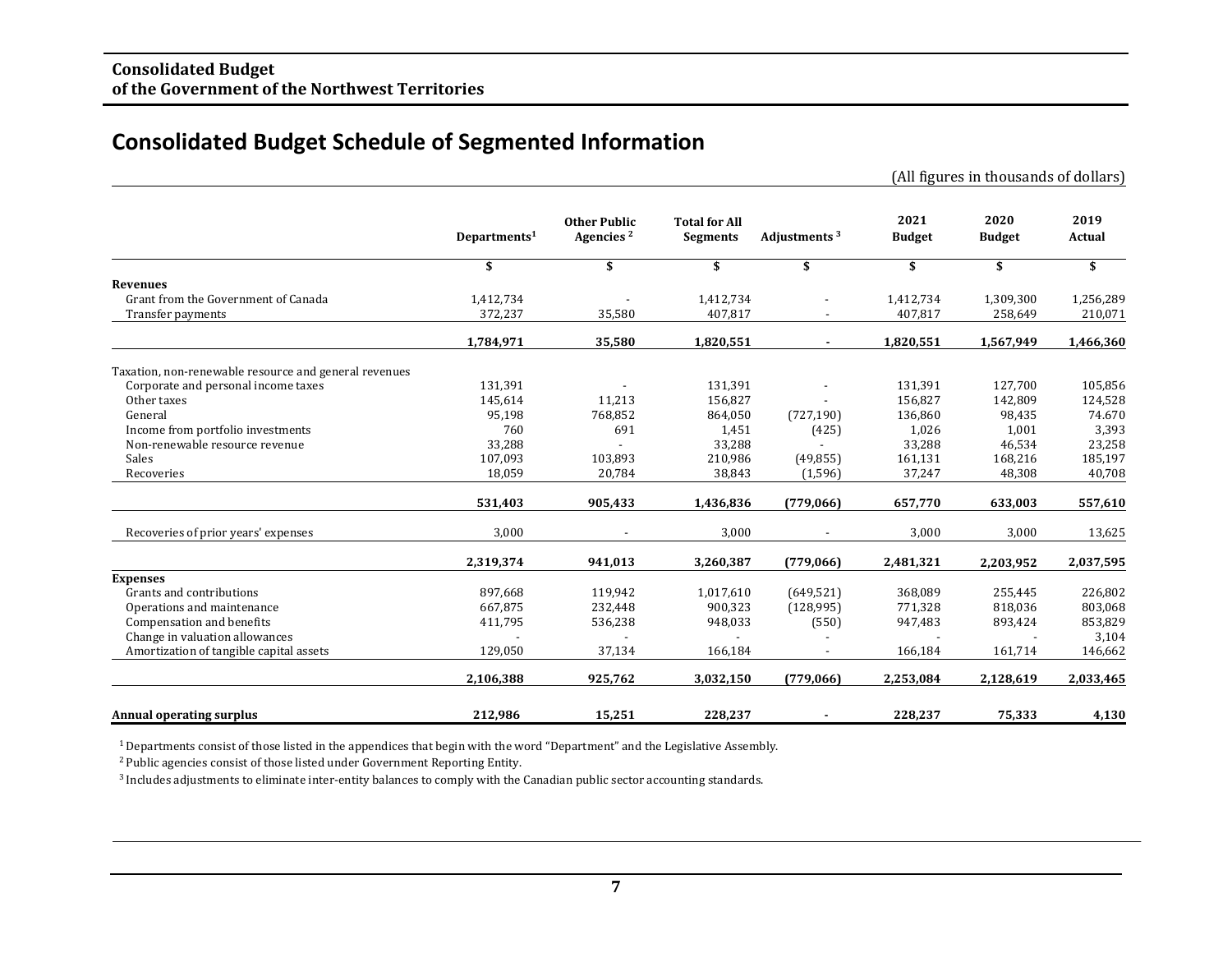### **Appendix A**

*Environment and Economic Development*

This entails promotion of sustainable use of natural resources, promoting economic self-sufficiency, to create a diverse economy for the Northwest Territories.

Department of Environment and Natural Resources Department of Industry, Tourism and Investment Northwest Territories Business Development and Investment Corporation Northwest Territories Heritage Fund Arctic Energy Alliance Inuvialuit Water Board

|                                         |               |               | (thousands of dollars) |
|-----------------------------------------|---------------|---------------|------------------------|
|                                         | 2021          | 2020          | 2019                   |
|                                         | <b>Budget</b> | <b>Budget</b> | Actual                 |
| Revenue                                 | \$            | \$            | \$                     |
|                                         |               |               |                        |
| <b>Transfer Payments</b>                | 8,332         | 12,093        | 5,735                  |
|                                         | 8,332         | 12,093        | 5,735                  |
| General                                 | 13,095        | 12,339        | 10,424                 |
| Income from Portfolio Investments       |               |               | 110                    |
| Non-Renewable Resources                 | 33,188        | 46,354        | 23,175                 |
| Sales                                   |               |               | 885                    |
| Recoveries                              | 52            | 74            | 53                     |
| Recoveries of prior year expenses       |               |               | 1,019                  |
|                                         | 46,335        | 58,767        | 35,666                 |
|                                         | 54,667        | 70,860        | 41,401                 |
| <b>Expenses</b>                         |               |               |                        |
| <b>Grants and Contributions</b>         | 25,714        | 23,365        | 23,216                 |
| <b>Operations and Maintenance</b>       | 63,886        | 59,302        | 60,160                 |
| Compensation and benefits               | 77,247        | 71,632        | 67,367                 |
| Change in Valuation allowances          |               |               | 24                     |
| Amortization of tangible capital assets | 5,912         | 6,759         | 5,219                  |
|                                         | 172,759       | 161,058       | 155,986                |
| <b>Annual operating deficit</b>         | (118,092)     | (90, 198)     | (114, 585)             |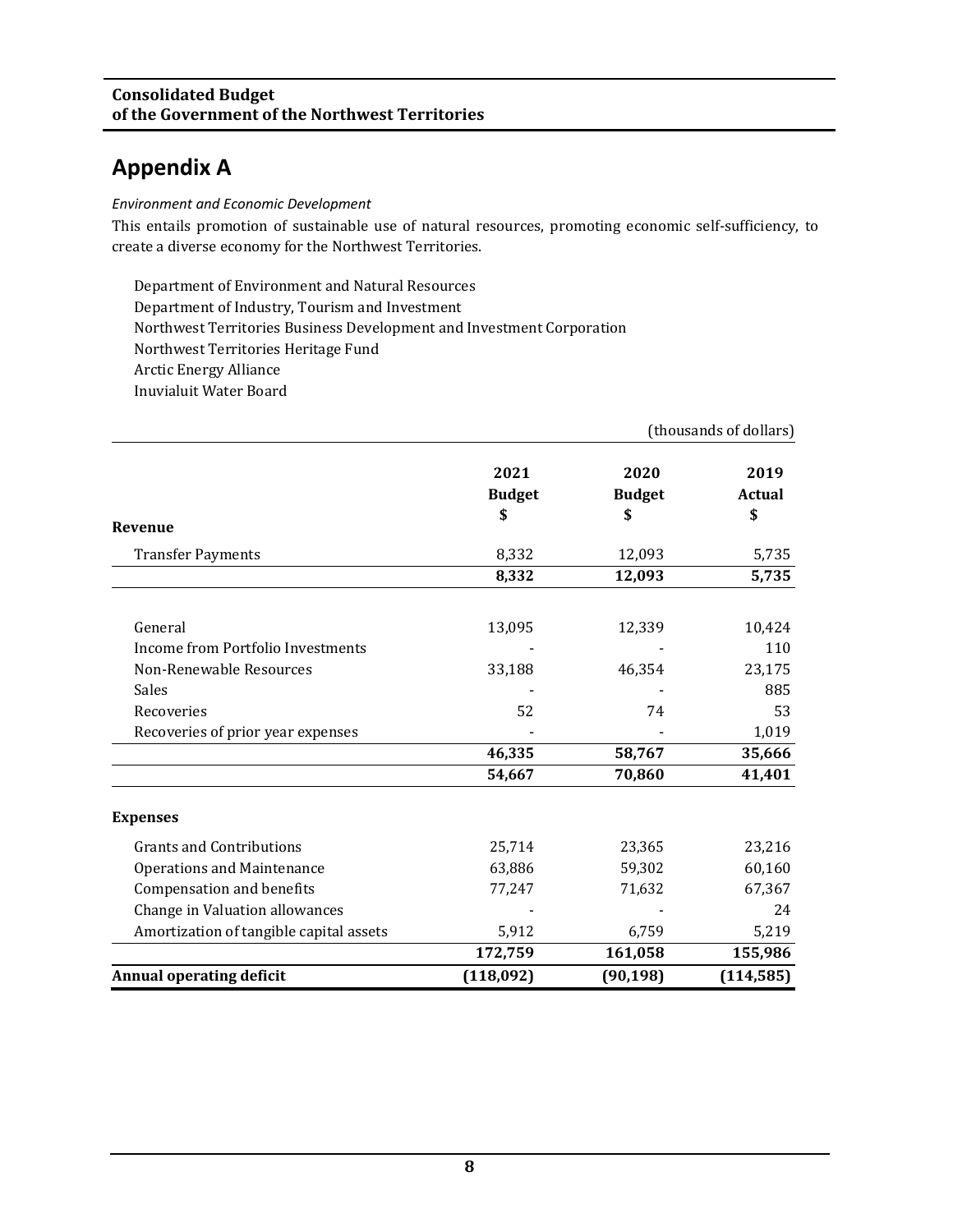### **Appendix B**

#### *Infrastructure*

This entails providing services to the Government and people of the Northwest Territories by planning & design of government infrastructure, promoting energy efficiency, generating and transmitting reliable energy and administering sustainable use of public land as well as resolving disputes related to land.

Department of Infrastructure Department of Lands Northwest Territories Hydro Corporation Northwest Territories Surface Rights Board

|                                         | (thousands of dollars) |               |            |
|-----------------------------------------|------------------------|---------------|------------|
|                                         | 2021                   | 2020          | 2019       |
|                                         | <b>Budget</b>          | <b>Budget</b> | Actual     |
| Revenue                                 | \$                     | \$            |            |
|                                         |                        |               | \$         |
| <b>Transfer Payments</b>                | 221,699                | 92,357        | 34,575     |
|                                         | 221,699                | 92,357        | 34,575     |
| General                                 | 75,565                 | 59,926        | 31,848     |
| Income from Portfolio Investments       |                        |               | 96         |
| Non-Renewable Resources                 | 100                    | 180           | 82         |
| Sales                                   | 101,084                | 96,586        | 124,641    |
| Recoveries                              | 780                    | 632           | 1,979      |
| Recoveries of prior year expenses       |                        |               | 2,943      |
|                                         | 177,529                | 157,324       | 161,589    |
|                                         | 399,228                | 249,681       | 196,164    |
| <b>Expenses</b>                         |                        |               |            |
| <b>Grants and Contributions</b>         | 6,954                  | 6,676         | 1,078      |
| <b>Operations and Maintenance</b>       | 206,629                | 200,301       | 237,418    |
| Compensation and benefits               | 148,148                | 137,904       | 119,652    |
| Change in Valuation allowances          |                        |               | 184        |
| Amortization of tangible capital assets | 88,917                 | 89,874        | 80,639     |
|                                         | 450,648                | 434,755       | 438,971    |
| <b>Annual operating deficit</b>         | (51, 420)              | (185, 074)    | (242, 807) |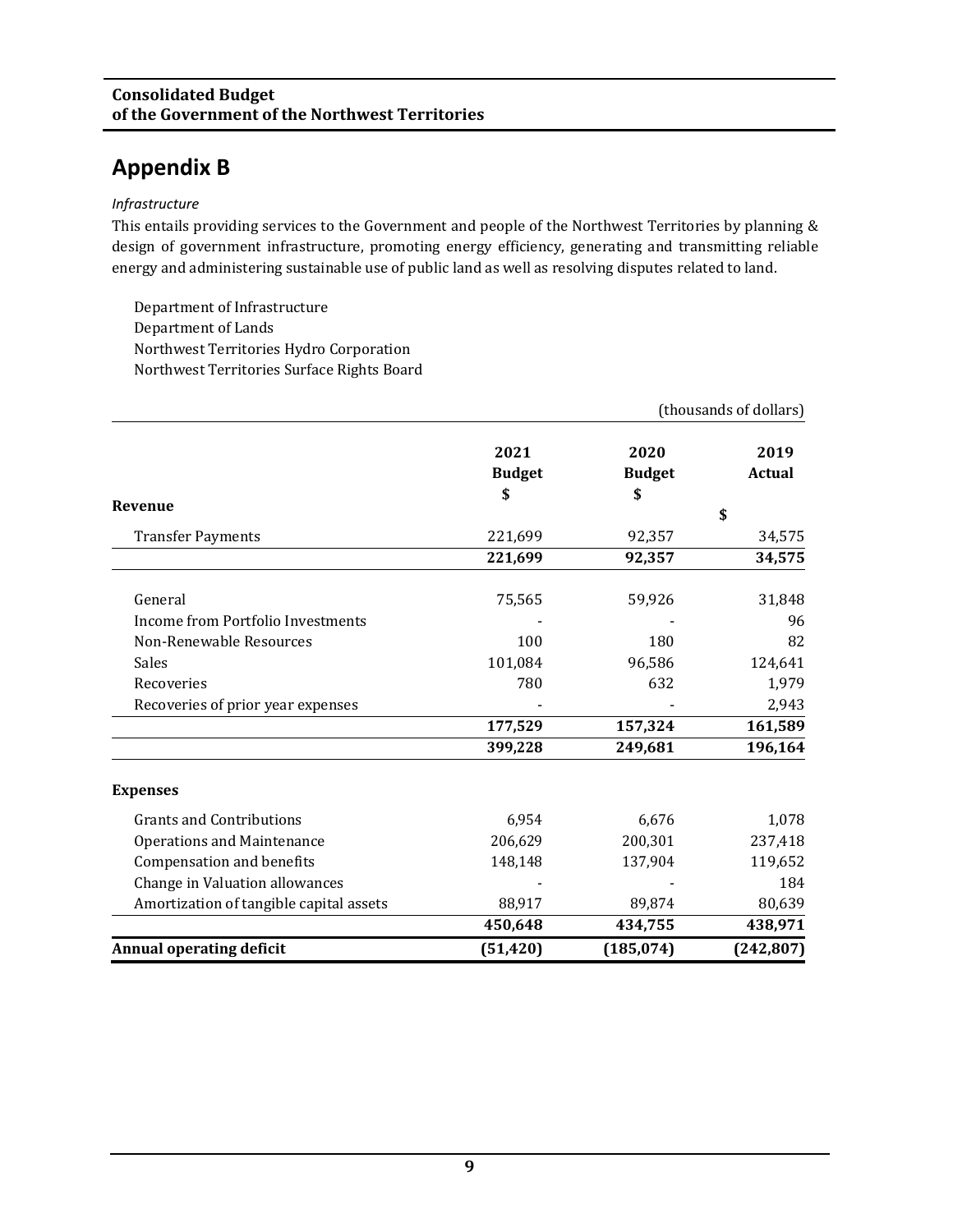### **Appendix C**

#### *Education*

This entails providing residents of the Northwest Territories with access to quality programs and services to assist residents make informed choices regarding education, training careers, employment, labour, child development, languages and heritage.

Department of Education, Culture and Employment Aurora College All Divisional Education Councils in the NWT All District education Councils in the NWT Tlicho Community Services Agency (education portion)

|                                         |                       | (thousands of dollars) |                |
|-----------------------------------------|-----------------------|------------------------|----------------|
|                                         | 2021<br><b>Budget</b> | 2020<br><b>Budget</b>  | 2019<br>Actual |
| Revenue                                 | \$                    | \$                     | \$             |
| <b>Transfer Payments</b>                | 38,498                | 28,720                 | 29,454         |
|                                         | 38,498                | 28,720                 | 29,454         |
| Other Taxes                             | 11,213                | 10,505                 | 10,402         |
| General                                 | 5,391                 | 5,141                  | 9,729          |
| Income from Portfolio Investments       | 280                   | 280                    | 86             |
| Recoveries                              | 423                   | 423                    | 712            |
| Recoveries of prior year expenses       |                       |                        | 1,704          |
|                                         | 17,307                | 16,349                 | 22,633         |
|                                         | 55,805                | 45,069                 | 52,087         |
| <b>Expenses</b>                         |                       |                        |                |
| <b>Grants and Contributions</b>         | 51,033                | 45,962                 | 43,343         |
| <b>Operations and Maintenance</b>       | 99,957                | 87,361                 | 87,633         |
| Compensation and benefits               | 221,558               | 212,328                | 208,754        |
| Change in Valuation allowances          |                       |                        | 2,638          |
| Amortization of tangible capital assets | 18,018                | 17,604                 | 20,166         |
|                                         | 390,566               | 363,255                | 362,534        |
| <b>Annual operating deficit</b>         | (334, 761)            | (318, 186)             | (310, 44)      |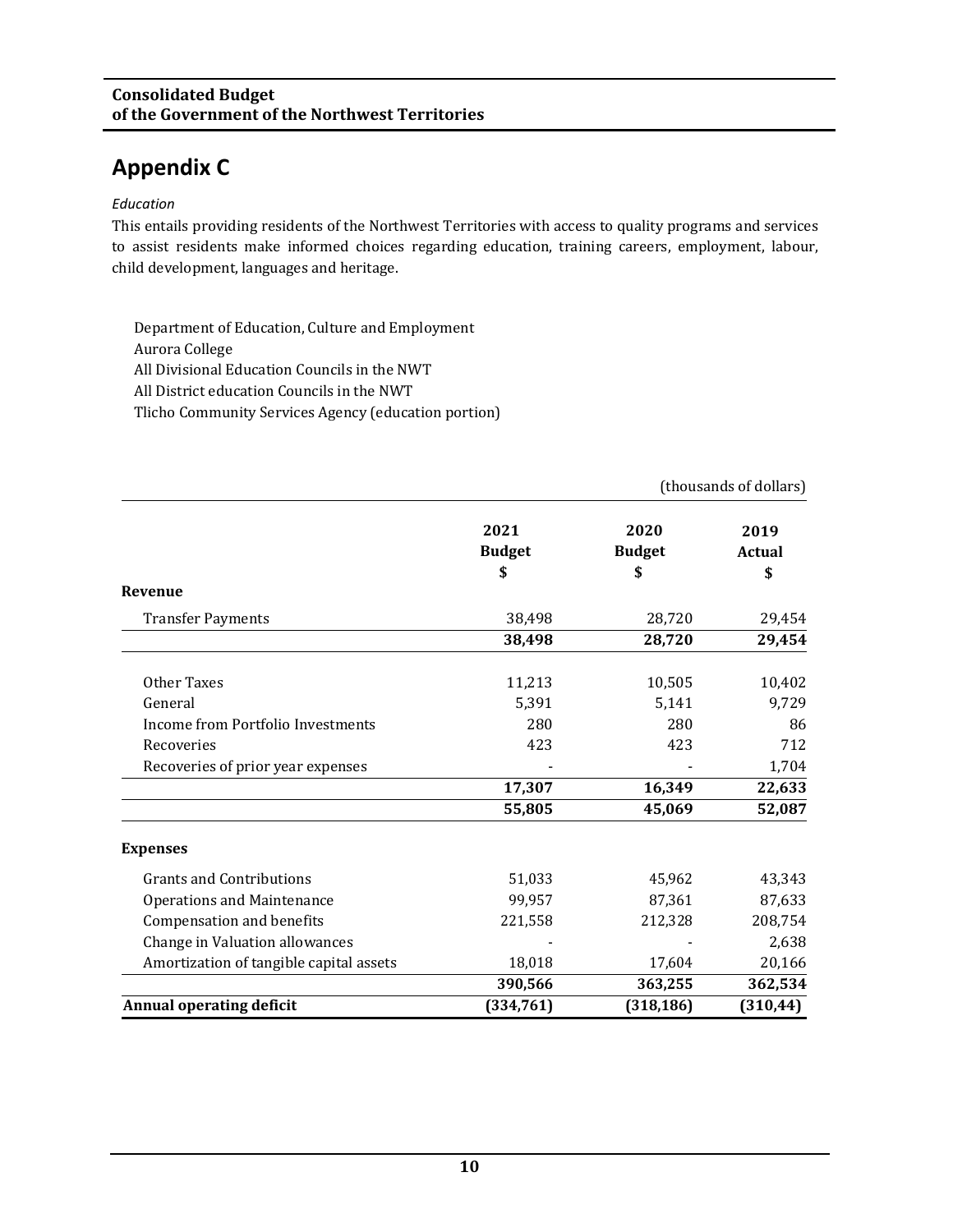### **Appendix D**

#### *Health, Social Services and Housing*

This entails promoting, protecting and providing for the health and well-being of the people of the Northwest Territories which includes; providing social and market housing programs and services as well as subsidized rental and homeownership and unsubsidized rental housing in rural and remote communities in addition to advancing Gender equality in the Northwest Territories.

Department of Health and Social Services Northwest Territories Health and Social Services Authority Tlicho Community Services Agency (health portion) Northwest Territories Housing Corporation Status of Women Council of the Northwest Territories

|                                         | (thousands of dollars) |                       |                       |
|-----------------------------------------|------------------------|-----------------------|-----------------------|
|                                         | 2021<br><b>Budget</b>  | 2020<br><b>Budget</b> | 2019<br><b>Actual</b> |
|                                         | \$                     |                       | \$                    |
| Revenue                                 |                        |                       |                       |
| <b>Transfer Payments</b>                | 65,176                 | 52,761                | 68,519                |
|                                         | 65,176                 | 52,761                | 68,519                |
| General                                 | 32,728                 | 10,930                | 14,242                |
| Income from Portfolio Investments       | 691                    | 691                   | 1,193                 |
| Recoveries                              | 32,789                 | 44,919                | 29,416                |
| Recoveries of prior year expenses       |                        |                       | 4,579                 |
|                                         | 66,208                 | 56,540                | 49,430                |
|                                         | 131,384                | 109,301               | 117,949               |
| <b>Expenses</b>                         |                        |                       |                       |
| <b>Grants and Contributions</b>         | 121,150                | 32,342                | 4,310                 |
| <b>Operations and Maintenance</b>       | 206,719                | 274,529               | 274,081               |
| Compensation and benefits               | 312,126                | 294,783               | 295,377               |
| Change in Valuation allowances          |                        |                       | 70                    |
| Amortization of tangible capital assets | 40,997                 | 38,539                | 32,552                |
|                                         | 680,992                | 640,193               | 606,390               |
| <b>Annual operating deficit</b>         | (549, 608)             | (530, 892)            | (488, 441)            |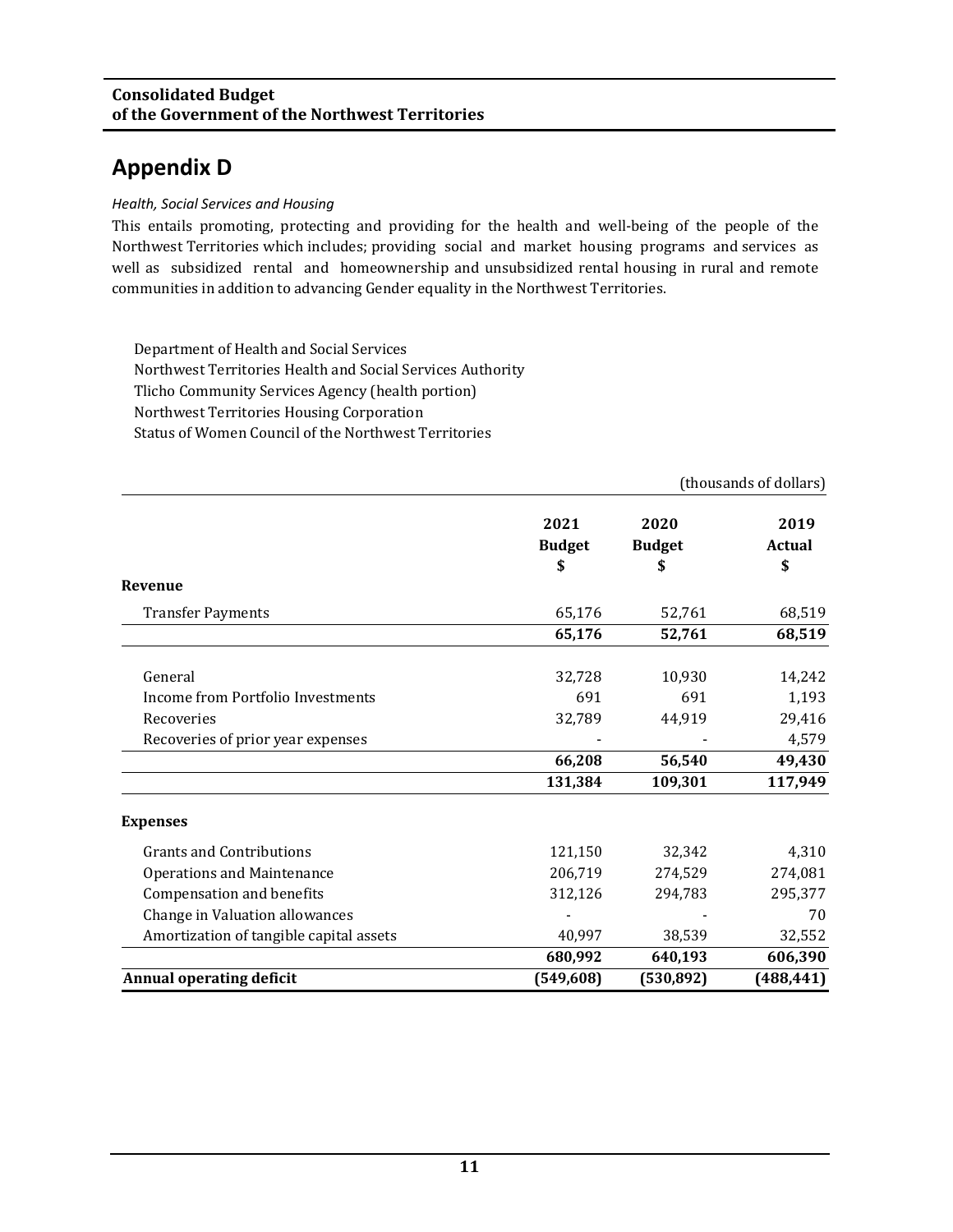### **Appendix E**

#### *Justice*

This includes a mandate for the administration of justice in the Northwest Territories.

Department of Justice

|                                         | (thousands of dollars) |               |            |
|-----------------------------------------|------------------------|---------------|------------|
|                                         | 2021                   | 2020          | 2019       |
|                                         | <b>Budget</b>          | <b>Budget</b> | Actual     |
|                                         | \$                     | \$            | \$         |
| Revenue                                 |                        |               |            |
| <b>Transfer Payments</b>                | 7,556                  | 6,964         | 6,860      |
|                                         | 7,556                  | 6,964         | 6,860      |
| General                                 | 6,835                  | 7,054         | 6,570      |
| Recoveries                              | 3,145                  | 2,200         | 4,093      |
| Recoveries of prior year expenses       |                        |               | 1,523      |
|                                         | 9,980                  | 9,254         | 12,186     |
|                                         | 17,536                 | 16,218        | 19,046     |
| <b>Expenses</b>                         |                        |               |            |
| <b>Grants and Contributions</b>         | 3,519                  | 3,035         | 2,872      |
| <b>Operations and Maintenance</b>       | 62,302                 | 60,384        | 62,913     |
| Compensation and benefits               | 64,140                 | 60,504        | 60,944     |
| Change in Valuation allowances          |                        |               | 9          |
| Amortization of tangible capital assets | 3,656                  | 3,650         | 2,807      |
|                                         | 133,617                | 127,573       | 129,545    |
| <b>Annual operating deficit</b>         | (116, 081)             | (111, 355)    | (110, 499) |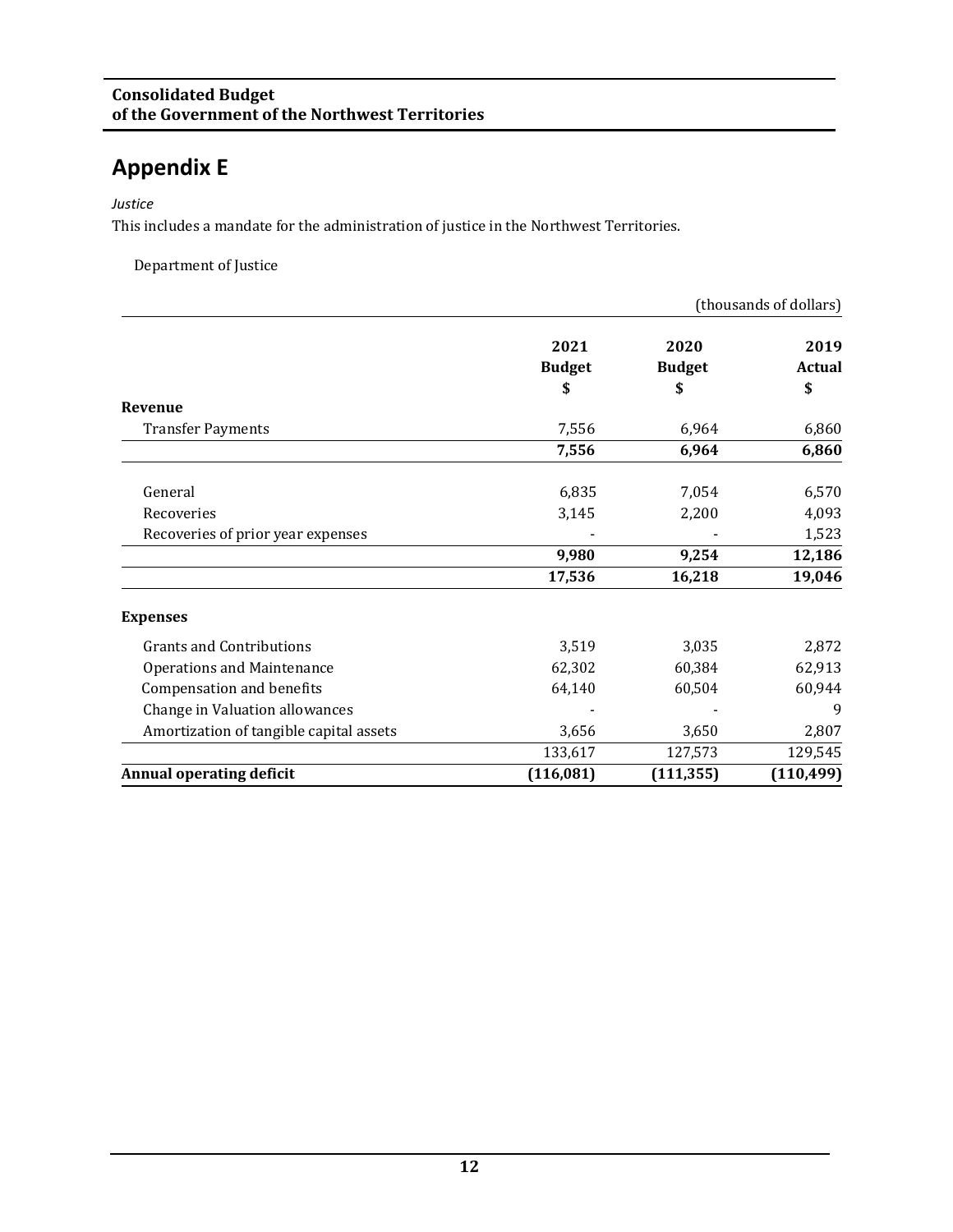### **Appendix F**

#### *General Government*

This encompasses providing public programs and services essential to communities, while protecting interests of consumers, as well as managing the financial, human and information technology resources required to support the priorities identified by the Legislative Assembly.

Department of Executive and Indigenous Affairs Department of Finance Department of Municipal and Community Affairs

|                                         |               |               | (thousands of dollars) |
|-----------------------------------------|---------------|---------------|------------------------|
|                                         | 2021          | 2020          | 2019                   |
|                                         | <b>Budget</b> | <b>Budget</b> | Actual                 |
|                                         | \$            | \$            | \$                     |
| Revenue                                 |               |               |                        |
| Grant                                   | 1,412,734     | 1,309,300     | 1,256,289              |
| <b>Transfer Payments</b>                | 66,556        | 65,600        | 64,817                 |
|                                         | 1,479,290     | 1,374,900     | 1,321,106              |
| Corporate and Personal Income Tax       | 131,391       | 127,700       | 105,856                |
| Other Taxes                             | 145,614       | 132,304       | 114,126                |
| General                                 | 3,240         | 3,040         | 1,852                  |
| Income from Portfolio Investments       | 55            | 30            |                        |
| Sales                                   | 60,047        | 71,620        | 59,670                 |
| Recoveries                              | 58            | 60            | 4,483                  |
| Recoveries of prior year expenses       | 3,000         | 3,000         | 1,686                  |
|                                         | 343,405       | 337,754       | 287,673                |
|                                         | 1,822,695     | 1,712,654     | 1,608,779              |
| <b>Expenses</b>                         |               |               |                        |
| <b>Grants and Contributions</b>         | 159,658       | 144,010       | 151,955                |
| <b>Operations and Maintenance</b>       | 125,520       | 129,530       | 74,865                 |
| Compensation and benefits               | 108,640       | 101,340       | 89,049                 |
| Change in Valuation allowances          |               |               | 178                    |
| Amortization of tangible capital assets | 7,962         | 4,462         | 4,416                  |
|                                         | 401,780       | 379,342       | 320,463                |
| <b>Annual operating surplus</b>         | 1,420,915     | 1,333,312     | 1,288,316              |